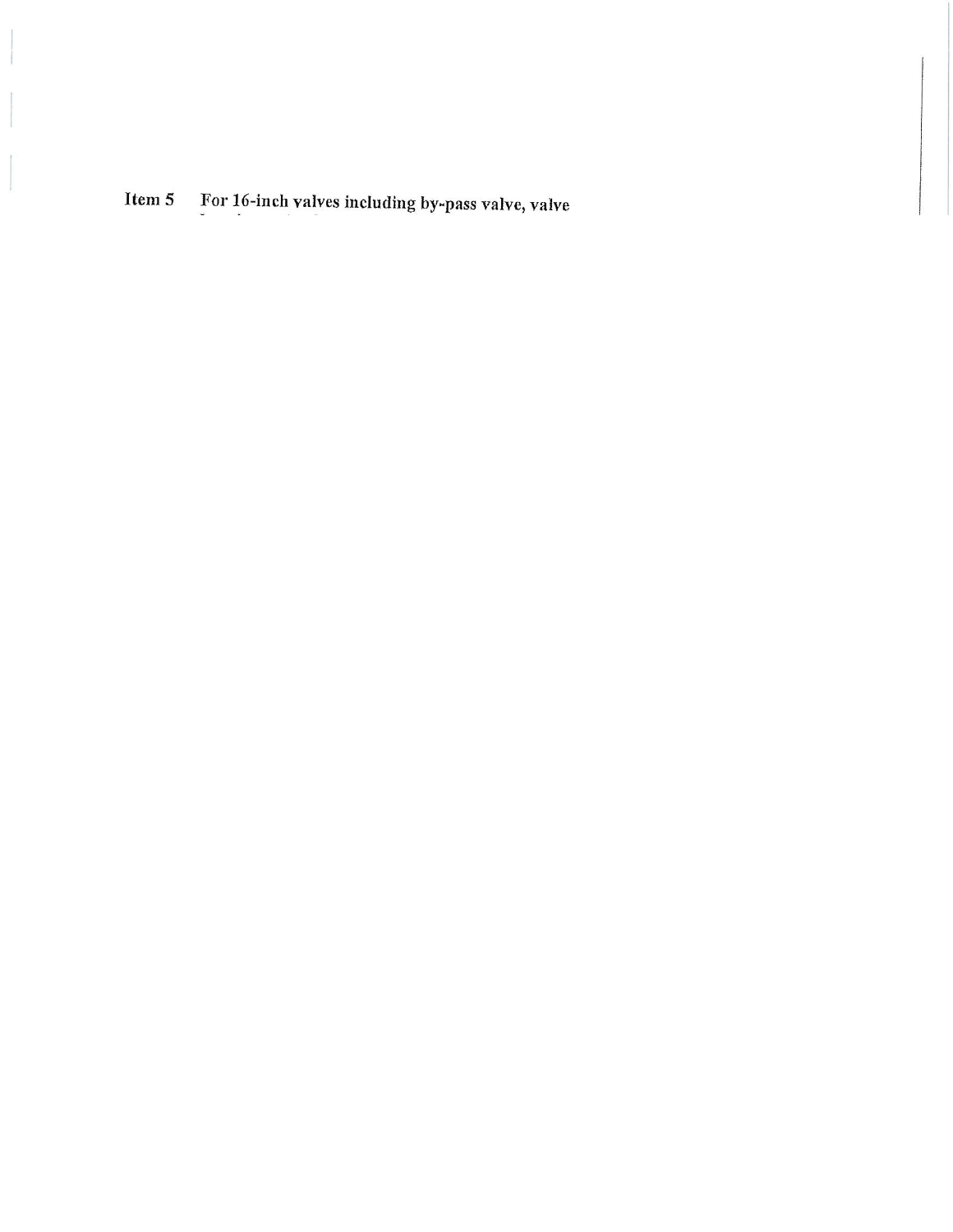## **City of Trenton<br>Trenton Water Works**

|        | <b>FY2017 Valve Operation and Exercising Contract</b>                                                                                                                                   |   |            |
|--------|-----------------------------------------------------------------------------------------------------------------------------------------------------------------------------------------|---|------------|
| Item 1 | For 6-inch valves including valve location, valve box<br>work, vault work, valve operation, collection of data,<br>inputting in TWW computer, preparation and<br>submission of reports  |   |            |
|        | \$36.85<br>4390 Units $\omega$<br>each                                                                                                                                                  |   |            |
|        | Thirty-Six Dollars and Eighty-Five Cents<br>(Write Unit Price)                                                                                                                          | S | 161,771.50 |
| Item 2 | For 8-inch valves including valve location, valve box<br>work, vault work, valve operation, collection of data,<br>inputting in TWW computer, preparation and<br>submission of reports  |   |            |
|        | 2068 Units $\omega$<br>\$47.75<br>each                                                                                                                                                  |   |            |
|        | Fourty-Seven Dollars and Seventy Five Cents<br>(Write Unit Price)                                                                                                                       | S | 98,747     |
| Item 3 | For 10-inch valves including valve location, valve box<br>work, vault work, valve operation, collection of data,<br>inputting in TWW computer, preparation and<br>submission of reports |   |            |
|        | 382 Units $\omega$<br>\$58.75<br>each                                                                                                                                                   |   |            |
|        | <b>Fifty-Eight Dollars and Seventy-Five Cents</b><br>(Write Unit Price)                                                                                                                 | S | 22,442.50  |
| Item 4 | For 12-inch valves including valve location, valve box<br>work, vault work, valve operation, collection of data,<br>inputting in TWW computer, preparation and<br>submission of reports |   |            |
|        | $S$ 71.25<br>707 Units $\omega$<br>each                                                                                                                                                 |   |            |
|        | Seventy-One Dollars and Twenty Five Cents<br>(Write Unit Price)                                                                                                                         | S | 50,373.75  |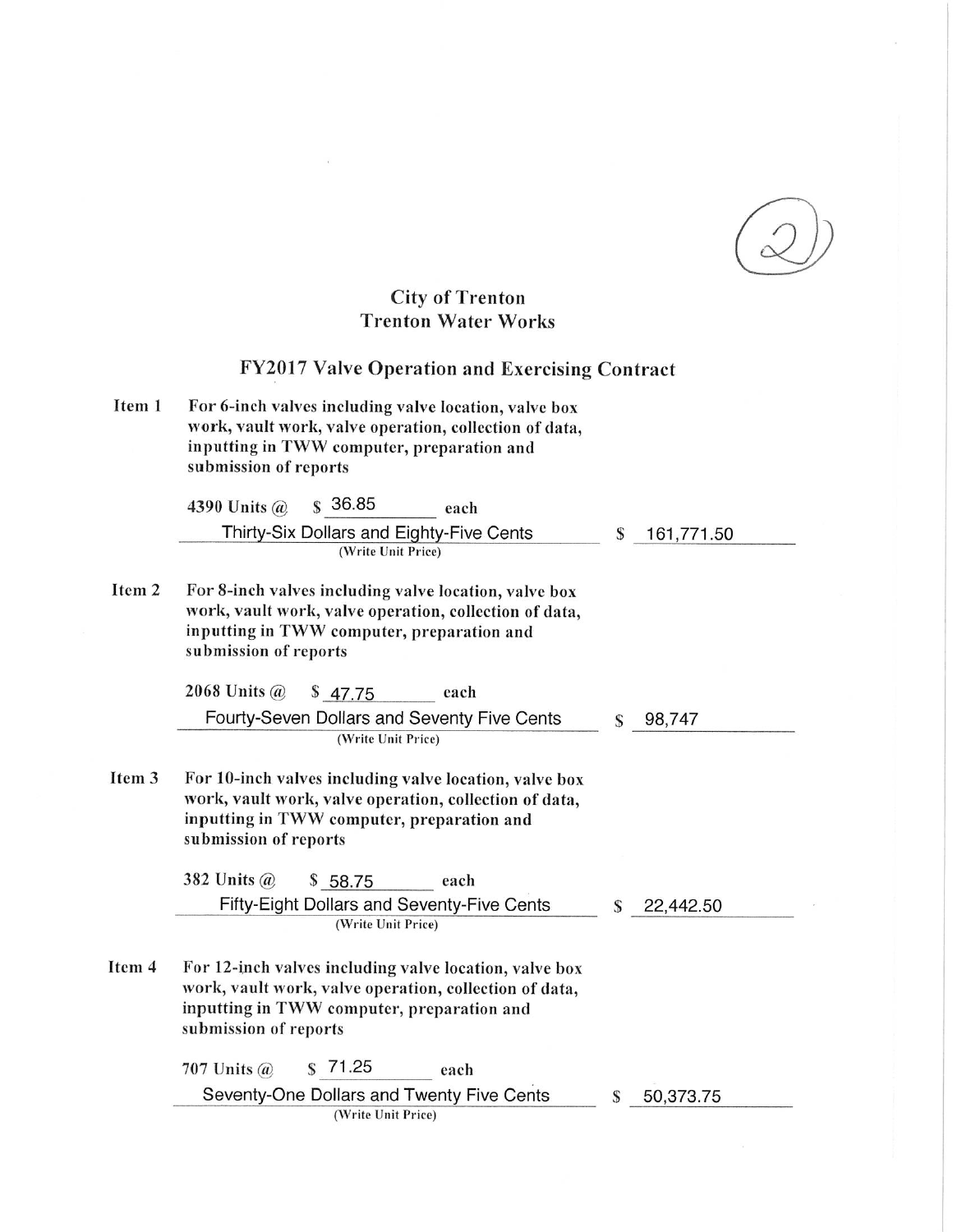| Item 5 | For 16-inch valves including by-pass valve, valve<br>location, valve box work, vault work, valve operation,<br>inputting in TWW computer, collection of data,<br>preparation and submission of reports |   |                 |  |  |  |
|--------|--------------------------------------------------------------------------------------------------------------------------------------------------------------------------------------------------------|---|-----------------|--|--|--|
|        | 355 Units $(a)$<br>\$93.75<br>each                                                                                                                                                                     |   |                 |  |  |  |
|        | Ninety-Three Dollars and Seventy-Five Cents<br>(Write Unit Price)                                                                                                                                      | S | 33,281.25       |  |  |  |
| Item 6 | For 20-inch valves including by-pass valve, valve<br>location, valve box work, vault work, valve operation,<br>collection of data, inputting in TWW computer,<br>preparation and submission of reports |   |                 |  |  |  |
|        | 41 Units $\omega$<br>\$118.75<br>each                                                                                                                                                                  |   |                 |  |  |  |
|        | One-Hundred Eighteen Dollars and Seventy-Five Cents s                                                                                                                                                  |   | 4,868.75        |  |  |  |
|        | (Write Unit Price)                                                                                                                                                                                     |   |                 |  |  |  |
| Item 7 | For 24-inch valves including by-pass valve, valve<br>location, valve box work, vault work, valve operation,<br>collection of data, inputting in TWW computer,<br>preparation and submission of reports |   |                 |  |  |  |
|        | \$118.75<br>33 Units $\omega$<br>each                                                                                                                                                                  |   |                 |  |  |  |
|        | One-Hundred Eighteen Dollars and Seventy-Five Cents s                                                                                                                                                  |   | 3,918.75        |  |  |  |
|        | (Write Unit Price)                                                                                                                                                                                     |   |                 |  |  |  |
|        | TOTAL BID FOR CONTRACT<br>(Items 1 through 7)                                                                                                                                                          |   | S<br>375,403.50 |  |  |  |

| Company Name > ValveTek Utility Services, Inc. |
|------------------------------------------------|
| Authorized Signature $\triangleright$          |
| Person to Contact > Jeffrey Faving             |
| Telephone Number > (347) 739-4674              |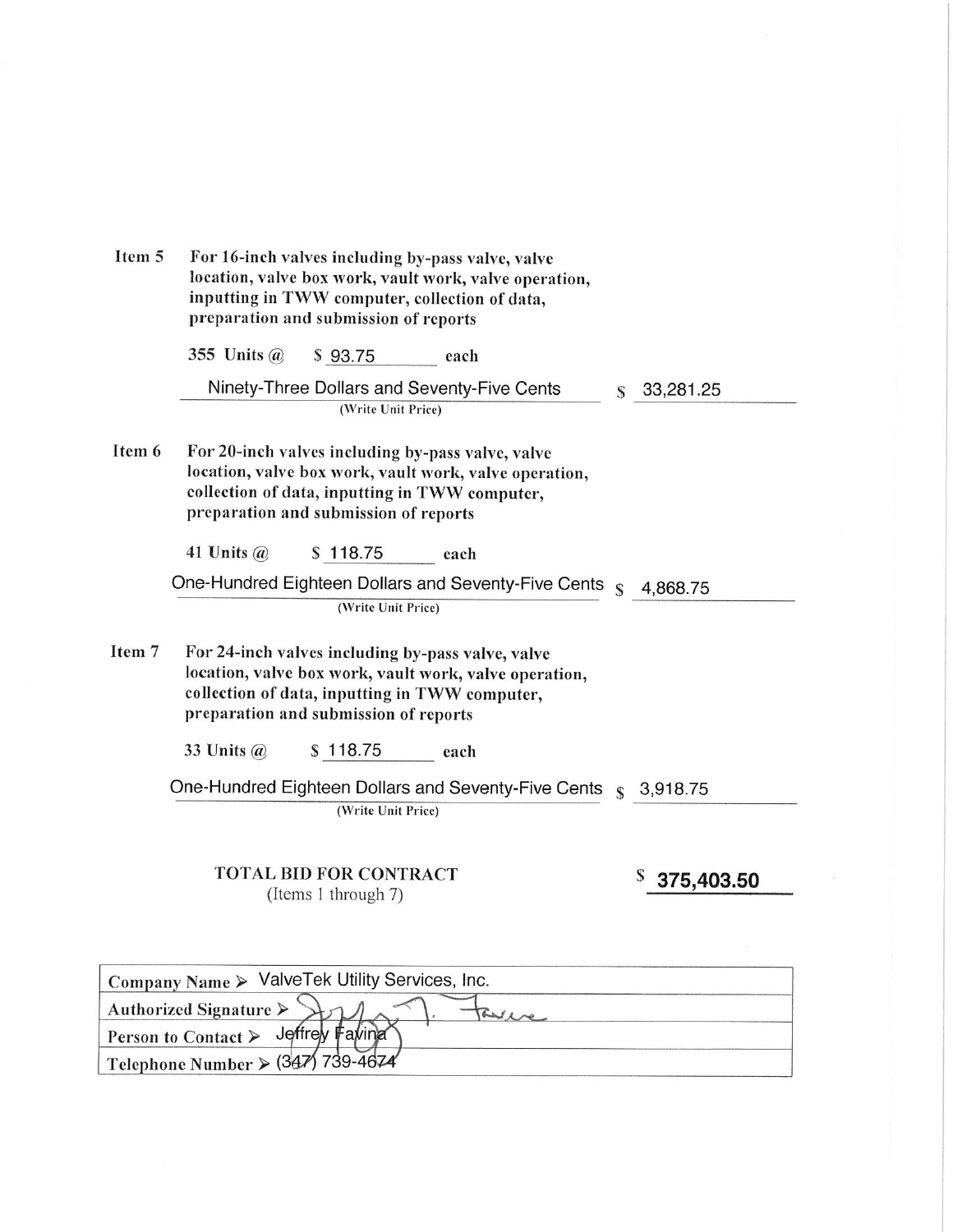

## **City of Trenton Trenton Water Works**

## **FY2017 Valve Operation and Exercising Contract**

Item 1 For 6-inch valves including valve location, valve box work, vault work, valve operation, collection of data, inputting in TWW computer, preparation and submission of reports

4390 Units @  $s$  66.50 each<br>Sixly six dollers and 6 kg cents  $s$  291, 935,00

For 8-inch valves including valve location, valve box Item 2 work, vault work, valve operation, collection of data, inputting in TWW computer, preparation and submission of reports

 $S_1 \times N_1$   $S_1 \times$  dollus and  $6N_1$  cents  $S_1/37, 522.00$ 

For 10-inch valves including valve location, valve box Item<sub>3</sub> work, vault work, valve operation, collection of data, inputting in TWW computer, preparation and submission of reports

> 382 Units @  $S\frac{75.00}{\text{keal}}$  each<br>Severly five dollors  $8\frac{28.650.00}{50}$

Item 4 For 12-inch valves including valve location, valve box work, vault work, valve operation, collection of data, inputting in TWW computer, preparation and submission of reports

707 Units @ S 80.00 each<br>eight dollers s 56,560.00